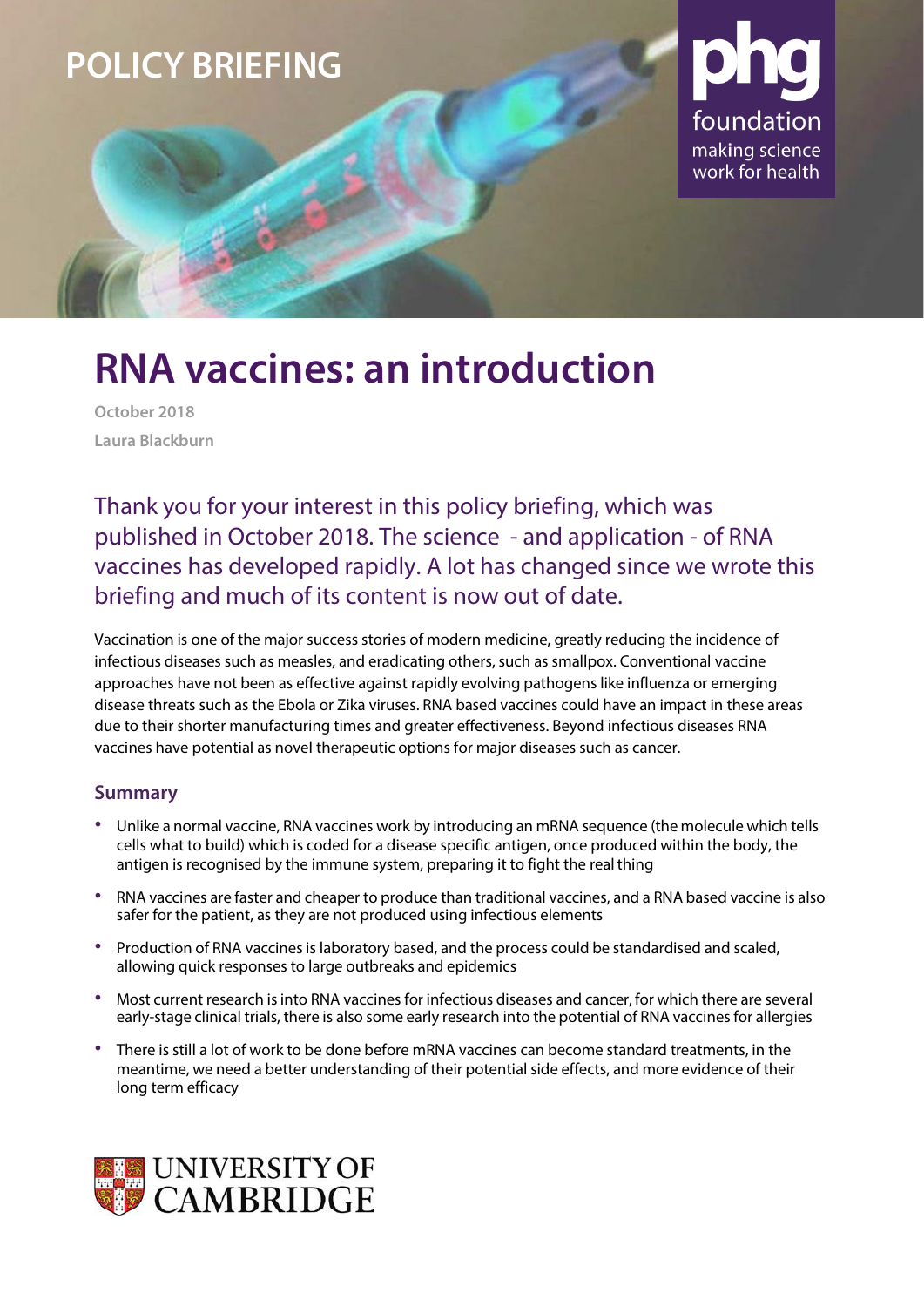# **POLICY BRIEFING**



## **What are RNA vaccines and how do they work?**

Conventional vaccines usually contain inactivated disease-causing organisms or proteins made by the pathogen (antigens), which work by mimicking the infectious agent. They stimulate the body's immune response, so it is primed to respond more rapidly and effectively if exposed to the infectious agent in the future.

RNA vaccines use a different approach that takes advantage of the process that cells use to make proteins: cells use DNA as the template to make messenger RNA (mRNA) molecules, which are then translated to build proteins. An RNA vaccine consists of an mRNA strand that codes for a disease-specific antigen. Once the mRNA strand in the vaccine is inside the body's cells, the cells use the genetic information to produce the antigen. This antigen is then displayed on the cell surface, where it is recognised by the immune system.

### **How are RNA vaccines produced and administered?**

A major advantage of RNA vaccines is that RNA can be produced in the laboratory from a DNA template using readily available materials, less expensively and faster than conventional vaccine production, which can require the use of chicken eggs or other mammalian cells.

RNA vaccines can be delivered using a number of methods: via needle-syringe injections or needle-free into the skin; via injection into the blood, muscle, lymph node or directly into organs; or via a nasal spray. The optimal route for vaccine delivery is not yet known. The exact manufacturing and delivery process of RNA vaccines can vary depending on the type.

# **Types of RNA vaccine**

### **1. Non-replicating mRNA**

The simplest type of RNA vaccine, an mRNA strand is packaged and delivered to the body, where it is taken up by the body's cells to make the antigen.

### **2.** *In vivo* **self-replicating mRNA**

The pathogen-mRNA strand is packaged with additional RNA strands that ensure it will be copied once the vaccine is inside a cell. This means that greater quantities of the antigen are made from a smaller amount of vaccine, helping to ensure a more robust immune response.

### **3.** *In vitro* **dendritic cell non-replicating mRNA vaccine**

Dendritic cells are immune cells that can present antigens on their cell surface to other types of immune cells to help stimulate an immune response. These cells are extracted from the patient's blood, transfected with the RNA vaccine, then given back to the patient to stimulate an immune reaction.

### **Benefits**

Benefits of mRNA vaccines over conventional approaches ar[e](#page-3-0)**<sup>1</sup>** :

**Safety:** RNA vaccines are not made with pathogen particles or inactivated pathogen, so are non-infectious. RNA does not integrate itself into the host genome and the RNA strand in the vaccine is degraded once the protein is made.

**Efficacy:** early clinical trial results indicate that these vaccines generate a reliable immune response and are well-tolerated by healthy individuals, with few side effects.

**Production:** vaccines can be produced more rapidly in the laboratory in a process that can be standardised, which improves responsiveness to emerging outbreaks.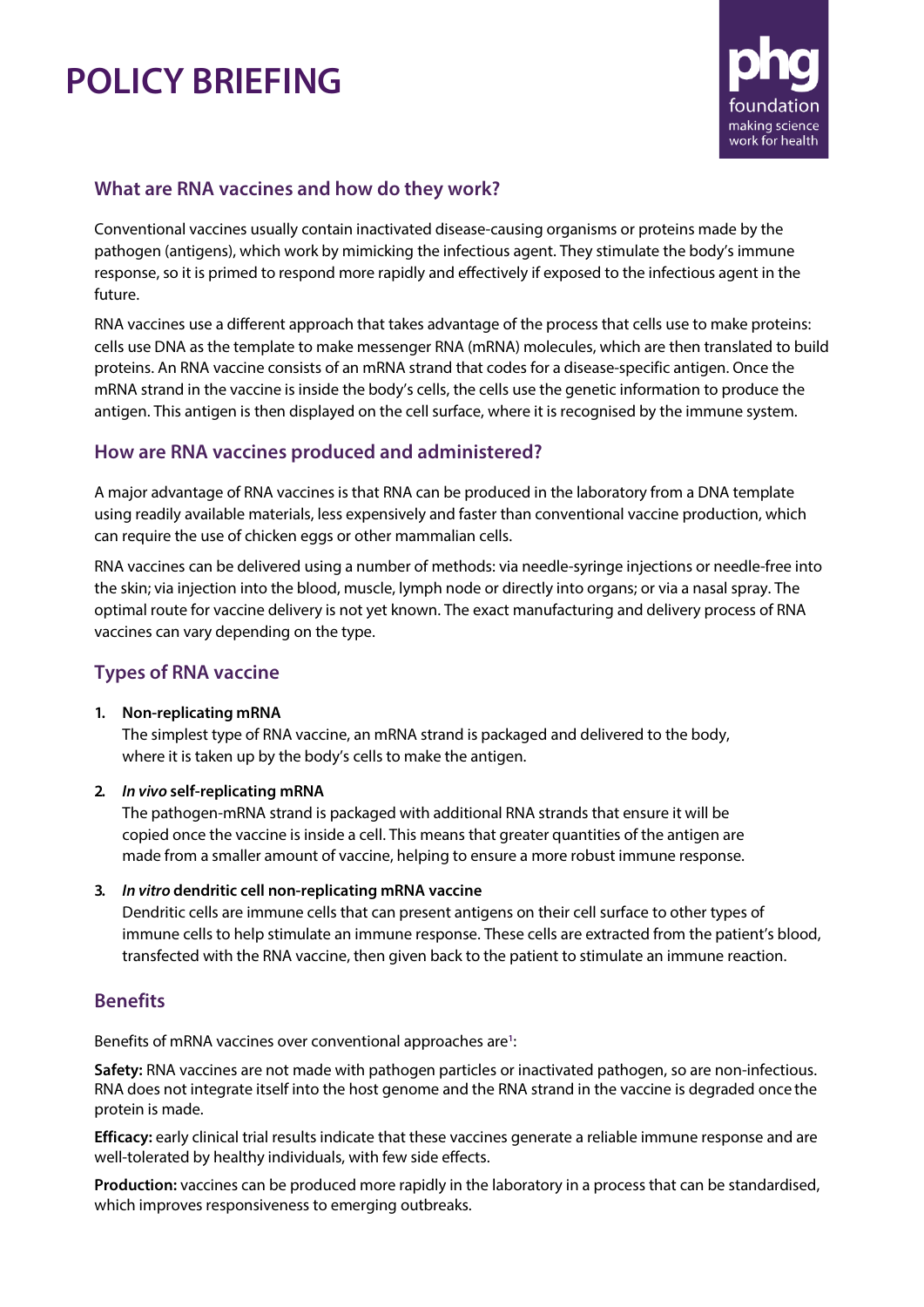# **POLICY BRIEFING**



### **Important challenges**

The methods to make mRNA vaccines can be very effective. However, there are technical challenges to overcome to ensure these vaccines work appropriately:

**Unintended effects:** the mRNA strand in the vaccine may elicit an unintended immune reaction. To minimise this the mRNA vaccine sequences are designed to mimic those produced by mammalian cells.

**Delivery:** delivering the vaccine effectively to cells is challenging since free RNA in the body is quickly broken down. To help achieve delivery, the RNA strand is incorporated into a larger molecule to helpstabilise it and/or packaged into particles or liposomes.

**Storage:** many RNA vaccines, like conventional vaccines, need to be frozen or refrigerated. Work is ongoing to reliably produce vaccines that can be stored outside the cold chain, since these will be much more suitable for use in countries with limited or no refrigeration facilities.

### **How could RNA vaccines be used for human health?**

The most active areas of research into RNA vaccines are infectious diseases and cancer where there is research ongoing as well as early-stage clinical trials. Work into the use of RNA vaccines to treat allergy is still at the early research stage**<sup>2</sup>** [.](#page-3-1)

#### **Infectious diseases**

Researchers using conventional approaches have struggled to develop effective vaccines against a number of pathogens, particularly viruses, that cause both acute (Influenza, Ebola, Zika) and chronic (HIV-1, herpes simplex virus) infection. RNA vaccines are being explored as a way to more rapidly and cheaply produce vaccines for these diseases, particularly in response to emerging outbreaks. Clinical trials have been carried out or are ongoing on mRNA vaccines for **[influenza](https://clinicaltrials.gov/ct2/show/NCT03076385)**, **[cytomegalovirus](https://clinicaltrials.gov/show/NCT03382405)**, **[HIV-1](https://clinicaltrials.gov/show/NCT00833781)**, **[rabies](https://clinicaltrials.gov/show/NCT02241135)** and **[Zika virus](https://clinicaltrials.gov/show/NCT03014089)**.

#### **Cancer vaccines**

Cancer vaccines are a form of immunotherapy, where the vaccine triggers the immune system into targeting the cancer. Both dendritic cell vaccines and personalised cancer vaccines, where the RNA sequence in the vaccine is designed to code for cancer-specific antigens, are being explored. Over 50 clinical trials are listed on **[clinicaltrials.gov](https://clinicaltrials.gov/ct2/results?cond=Cancer&term=mRNA%2Bvaccine&cntry&state&city&dist)** for RNA vaccines in a number of cancers, including blood cancers, melanoma, glioblastoma (brain cancer) and prostate cancer.

**Case stud[y](#page-3-0):** A recent study<sup>3</sup> explored the use of programmable self-replicating RNA vaccines, delivered in a nanoparticle, for a range of infectious diseases including Ebola virus, H1N1 Influenza and *Toxoplasma gondii*, which were effective in mice. These vaccines can be manufactured in approximately one week and made against a range of diseases, demonstrating potential terms of swift response to disease outbreaks.

**Case study:** Researchers sequenced the genomes of tumours from patients with melanoma. They made RNAs coding for mutant proteins, specific to the patients' cancers, that could generate an immune response and made these into patientspecific vaccines. Eight out of thirteen people vaccinated stayed tumour free up to two years late[r](#page-3-2)**<sup>4</sup>** .